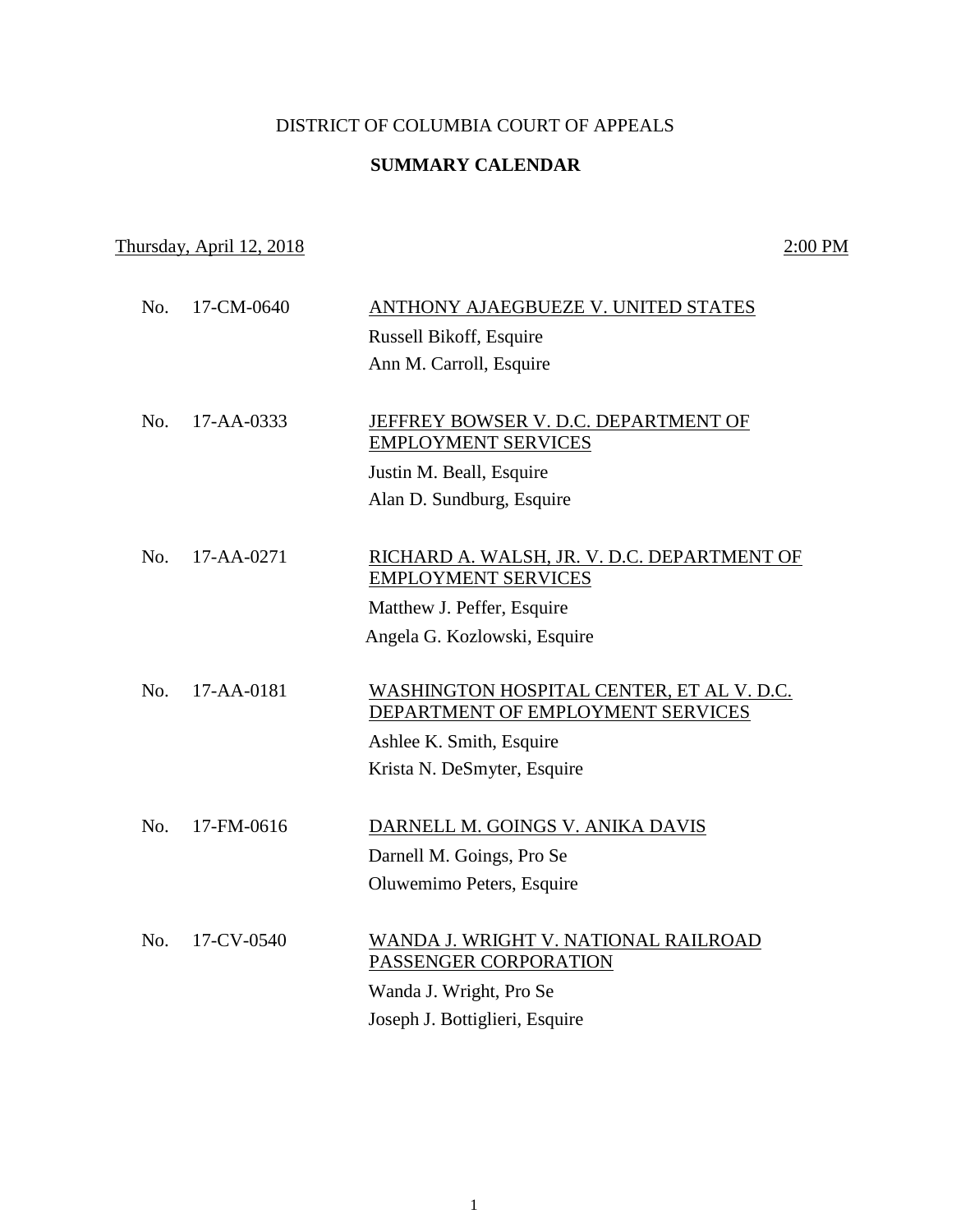| No. | 17-AA-0593                | NED A. ARIDI V. D.C. DEPARTMENT OF EMPLOYMENT<br><b>SERVICES</b> |           |
|-----|---------------------------|------------------------------------------------------------------|-----------|
|     |                           | David M. Snyder, Esquire                                         |           |
|     |                           | Christopher R. Costabile, Esquire                                |           |
| No. | 17-CO-0501                | STEVEN MARK EDWARDS V. UNITED STATES                             |           |
|     |                           | Steven M. Edwards, Pro Se                                        |           |
|     |                           | Peter S. Smith, Esquire                                          |           |
|     |                           |                                                                  |           |
| No. | 15-CO-1154                | MONWELL ONLEY, II V. UNITED STATES                               |           |
|     |                           | Sean R. Day, Esquire                                             |           |
|     |                           | Eric S. Nguyen, Esquire                                          |           |
| No. | 17-CO-0482                | ANTHONY J. COLLIER V. UNITED STATES                              |           |
|     |                           | Anthony J. Collier, Pro Se                                       |           |
|     |                           | Felice Roggen, Esquire                                           |           |
| No. | 17-CO-0585                | ABRAHAM MCDOWELL, JR. V. UNITED STATES                           |           |
|     |                           | Jenifer Wicks, Esquire                                           |           |
|     |                           | Ann M. Carroll, Esquire                                          |           |
| No. | 17-CM-0187                | <b>IRVIN M. WESTRY V. UNITED STATES</b>                          |           |
|     |                           |                                                                  |           |
|     |                           | William Kovatch, Esquire                                         |           |
|     |                           | L'Shauntee J. Robertson, Esquire                                 |           |
|     | Wednesday, April 18, 2018 |                                                                  | $2:00$ PM |
|     |                           |                                                                  |           |

 No. 16-CM-1270 ERIC D. HOWARD V. UNITED STATES Marc L. Resnick, Esquire Edward G. Burley, Esquire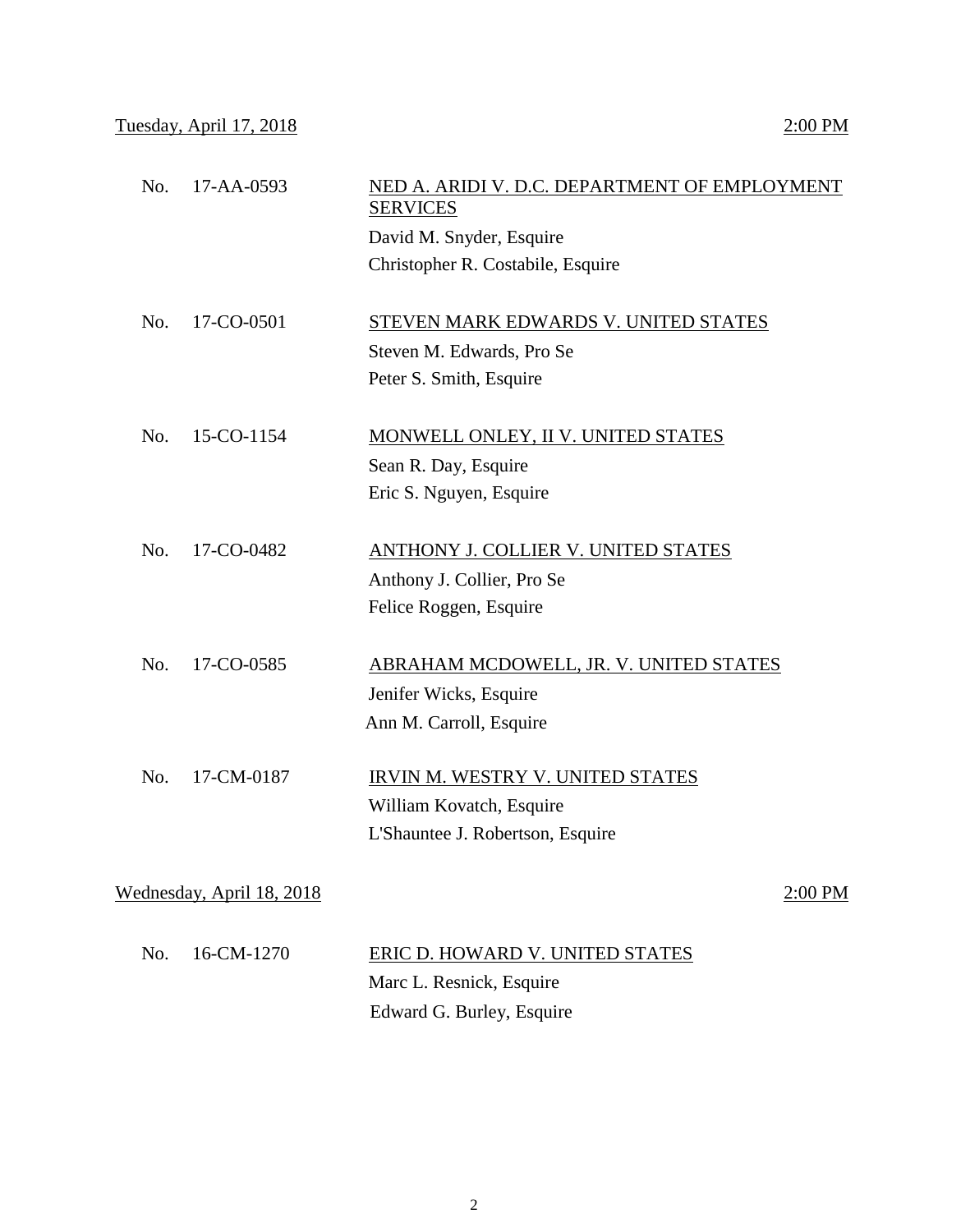| No. | 16-AA-0868               | CARLA R. GILHAM V. KIDD INTERNATIONAL HOME<br><b>CARE SERVICES</b> |
|-----|--------------------------|--------------------------------------------------------------------|
|     |                          | Carla R. Gilham, Pro Se<br>Rosalind R. Ray, Esquire                |
|     |                          |                                                                    |
| No. | 17-AA-0666               | RICARDO B. STALLWORTH V. D.C. DEPARTMENT OF                        |
|     |                          | <b>EMPLOYMENT SERVICES</b>                                         |
|     |                          | David J. Kapson, Esquire                                           |
|     |                          | Todd S. Sapiro, Esquire                                            |
| No. | 16-CV-0910               | SALEEM EL-AMIN V. APRIL DOWNS, ET AL                               |
|     |                          | Saleem ElAmin, Pro Se                                              |
|     |                          | April Downs, Pro Se                                                |
| No. | 17-CV-0660               | JAMES E. WHITEHEAD V. CITIBANK, N.A.                               |
|     |                          | Kellee G. Baker, Esquire                                           |
|     |                          | Lisa M. Ernest, Esquire                                            |
|     |                          |                                                                    |
| No. | 16-CV-1067               | LORI NICKENS V. GEORGE WASHINGTON UNIVERSITY                       |
|     |                          | <b>MEDICAL FACULTY ASSOCIATES, ET AL</b>                           |
|     |                          | Lori Nickens, Pro Se                                               |
|     |                          | James T. Hittinger, Esquire                                        |
|     | Thursday, April 19, 2018 | $2:00$ PM                                                          |
|     |                          |                                                                    |
| No. | 17-CO-0595               | <b>ERNEST JOYNER V. UNITED STATES</b>                              |
|     |                          | Ernest Joyner, Pro Se                                              |
|     |                          | Sharon A. Sprague, Esquire                                         |
| No. | 17-CO-0522               | GARY MATTHEWS V. UNITED STATES                                     |
|     |                          | Peter H. Meyers, Esquire                                           |
|     |                          | Sumit Mallick, Esquire                                             |
|     |                          |                                                                    |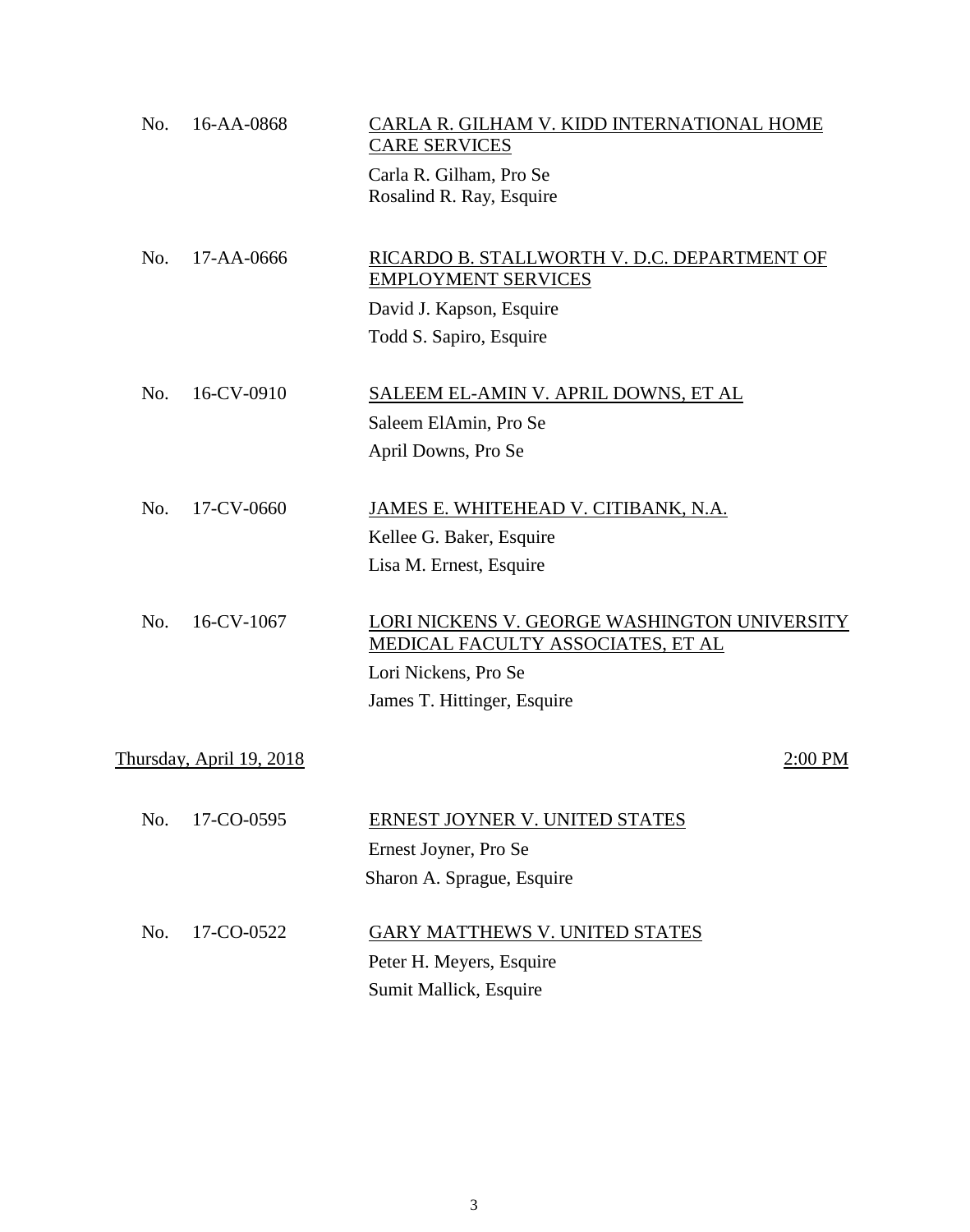| No. | 17-CM-0111                    | SAMUEL L. YOUNG V. UNITED STATES                                  |
|-----|-------------------------------|-------------------------------------------------------------------|
|     |                               | Robin M. Earnest, Esquire                                         |
|     |                               | Steven B. Snyder, Esquire                                         |
|     |                               |                                                                   |
| No. | 17-AA-0393                    | JAMIE MEREDITH V. D.C. DEPARTMENT OF<br><b>EMPLOYMENT SERVICE</b> |
|     |                               | Melinda Maldonado, Esquire                                        |
|     |                               |                                                                   |
|     |                               | Joel E. Ogden, Esquire                                            |
| No. | 17-AA-0026                    | <u>FRANCISCA U. LETREN V. D.C. DEPARTMENT OF</u>                  |
|     |                               | <b>EMPLOYMENT SERVICES</b>                                        |
|     |                               | David J. Kapson, Esquire                                          |
|     |                               | Adam P. Daniel, Esquire                                           |
|     |                               |                                                                   |
| No. | 17-CV-0761                    | LARRY HALMON V. GEORGE WASHINGTON<br>UNIVERSITY HOSPITAL          |
|     |                               | Larry Halmon, Pro Se                                              |
|     |                               | Thomas V. Monahan, Jr., Esquire                                   |
|     |                               |                                                                   |
|     | <u>Friday, April 27, 2018</u> | $2:00$ PM                                                         |
|     |                               |                                                                   |
| No. | 16-CT-0594                    | STEPHEN R. RICHARDSON V. DISTRICT OF COLUMBIA                     |
|     |                               | Anna B. Scanlon, Esquire                                          |
|     |                               | John D. Martorana, Esquire                                        |
| No. | 17-AA-0478                    | <b>JUANA BENAVIDES V. D.C. DEPARTMENT OF</b>                      |
|     |                               | <b>EMPLOYMENT SERVICES</b>                                        |
|     |                               | David J. Kapson, Esquire                                          |
|     |                               | Julie D. Murray, Esquire                                          |
|     |                               |                                                                   |
| No. | 17-CV-0723                    | DAVID HALL CRUM V. MAYOR MURIEL BOWSER, ET                        |
|     |                               | $\Delta L$                                                        |
|     |                               | David Hall Crum, Pro Se                                           |
|     |                               | Zachary Marc Walter, Esquire                                      |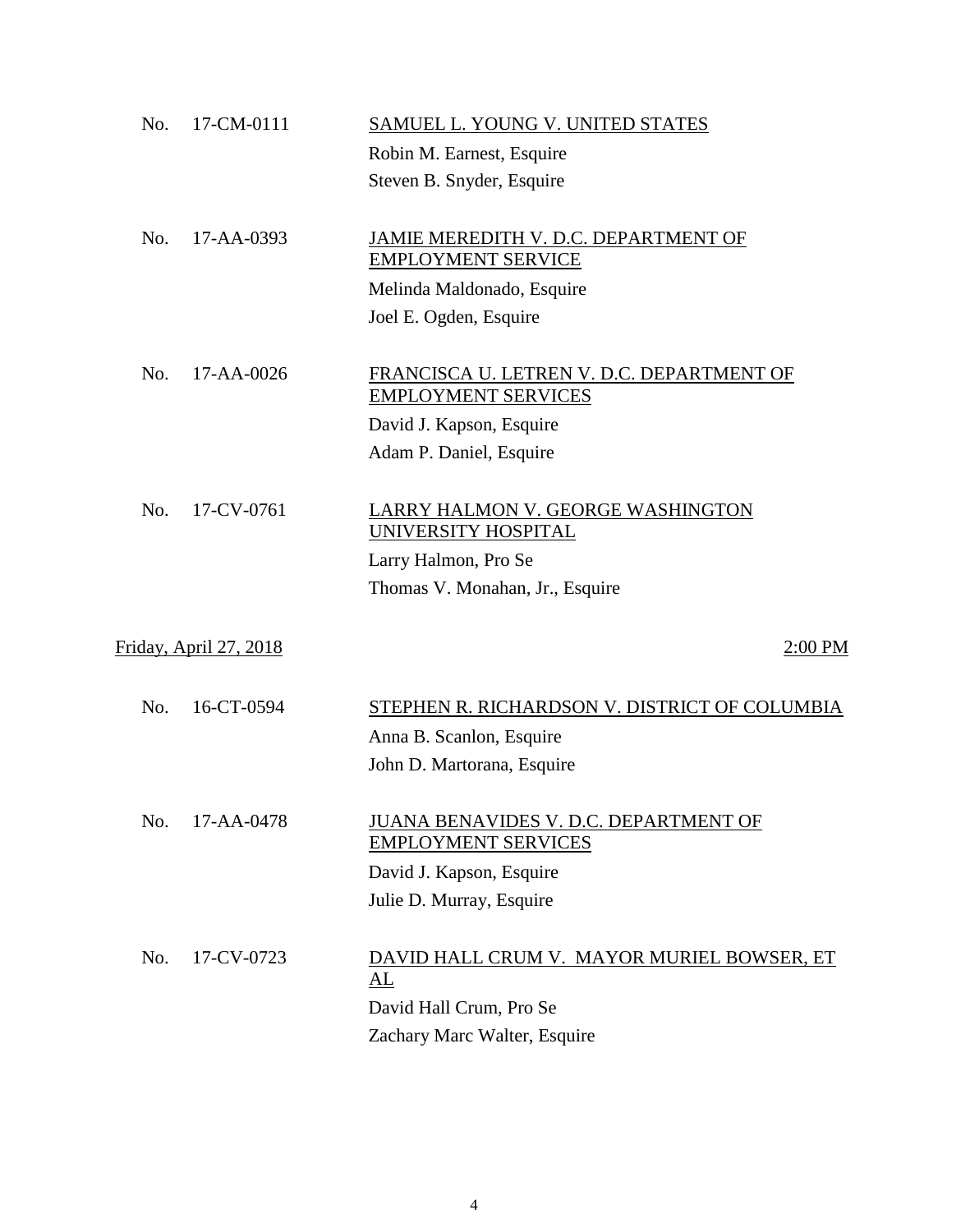| No. | 17-CV-0526             | BRIAN ALLMAN V. BROUGHTON CONSTRUCTION, LLC |
|-----|------------------------|---------------------------------------------|
|     |                        | Brian Allman, Pro Se                        |
|     |                        | Robert J. Baror, Esquire                    |
|     |                        |                                             |
| No. | 16-CV-0719             | JAMES BLACK, ET AL V. DISTRICT OF COLUMBIA  |
|     |                        | S. Micah Salb, Esquire                      |
|     |                        | Adam P. Daniel, Esquire                     |
|     |                        |                                             |
| No. | 17-CV-0448             | LINDA ALEXANDER V. DEAN SAMPATH, ET AL      |
|     |                        | Linda Alexander, Pro Se                     |
|     |                        | Mark Schweitzer, Esquire                    |
|     |                        | Michael J. Alivernini, Esquire              |
|     | Monday, April 30, 2018 | 2:00 PM                                     |
|     |                        |                                             |
| No. | 17-CM-0490             | CLIFORD R. WHIPPLE V. UNITED STATES         |
|     |                        | Sicilia C. Englert, Esquire                 |
|     |                        | Joshua J. May, Esquire                      |
|     |                        |                                             |
| No. | 16-CV-1255             | DONNA A. BLACK V. JEROME LINDSAY            |
| No. | 17-CV-0324             | DONNA A. BLACK V. JEROME LINDSAY            |
|     |                        | Donna A. Black, Pro Se                      |
|     |                        | Aaron Sokolow, Esquire                      |
| No. | 16-CV-0626             | MARTHA AKERS V. GARY COLEMAN                |
| No. | 16-CV-0835             | <b>MARTHA AKERS V. GARY COLEMAN</b>         |
|     |                        | Martha Akers, Pro Se                        |